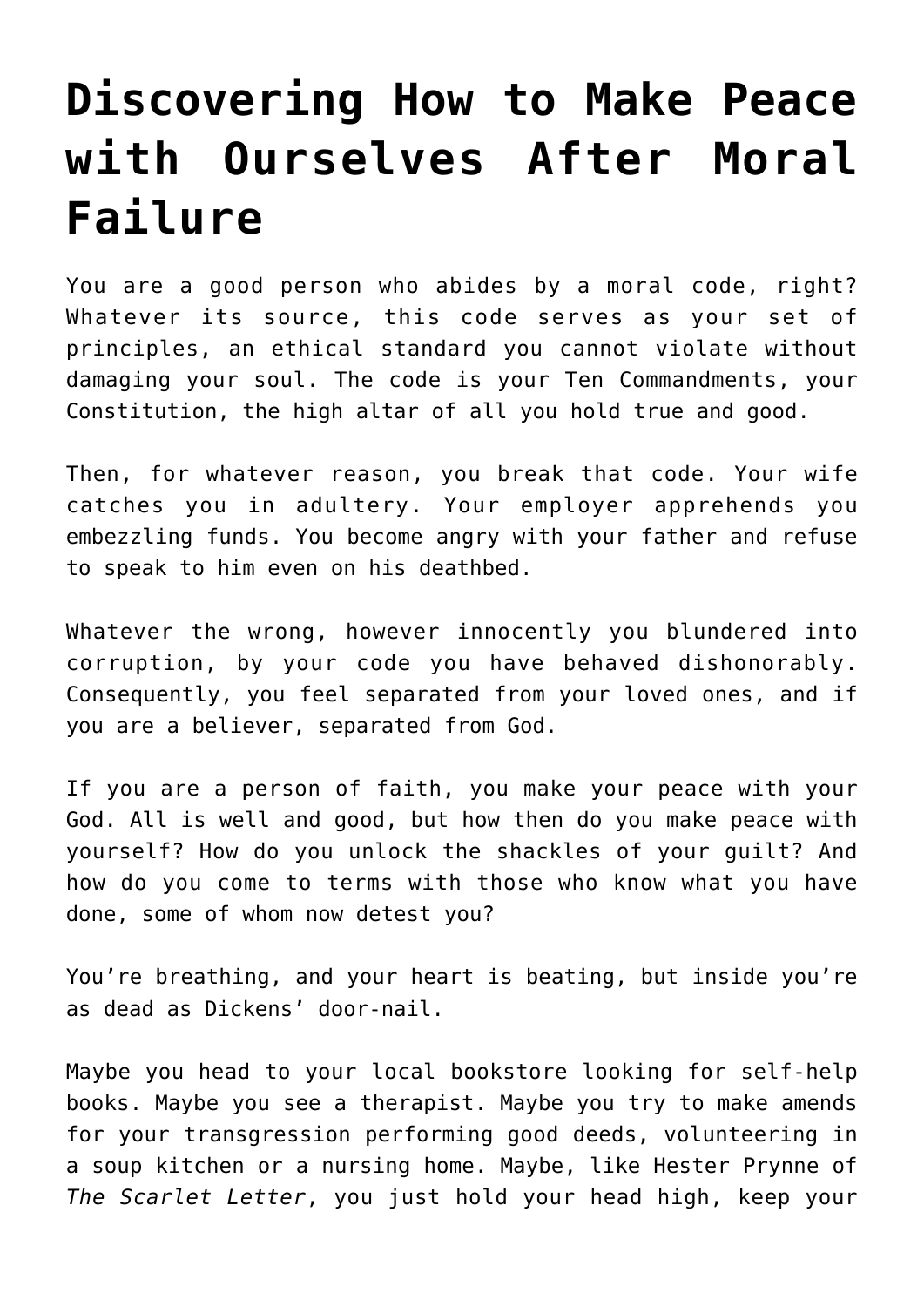mouth shut, and carry on.

Whatever remedy you seek, let me recommend as part of your journey to redemption certain novels by Graham Greene, a writer whose greatest talent lay in his ability to depict the human soul in torment, an agony often caused by love at war with principles.

In his novels *Brighton Rock*, *The Heart of the Matter*, *A Burnt-Out Case*, *The Power and the Glory*, and *The End of the Affair*, Greene gives us compelling accounts of human beings caught between the tenets of their code and the desires of their hearts. In *The Power and the Glory*, for example, the hunted priest in Mexico takes desperate measures to evade his pursuers, but again and again puts his life on the line, often with foot-dragging reluctance, by hearing confessions and offering Mass, sacraments outlawed by the state. In *The End of The Affair*, Maurice Bendrix, author, atheist, and adulterer, rues the loss of his married mistress, hires a private detective to follow her when he suspects she has taken another lover, and ends his account of their affair with a prayer that some of us, even the devout, can understand: "O God, You've done enough, You've robbed me of enough, I'm too tired and old to learn to love, leave me alone for ever."

The characters in these novels are men and women branded by guilt and shame, haunted by betrayal and misdirected passions, torn in two by the battle between the longings of the heart and the demands of morality. Sometimes innocently, sometimes deliberately, they lose their way and suffer the consequences.

Right now, some of you trapped in your self-created hell may be thinking: Are you kidding me? Wracked as I am by guilt and regret, why would I want to read novels dealing out the same dismal remorse and shame?

In your question lies your answer. You and I both know that